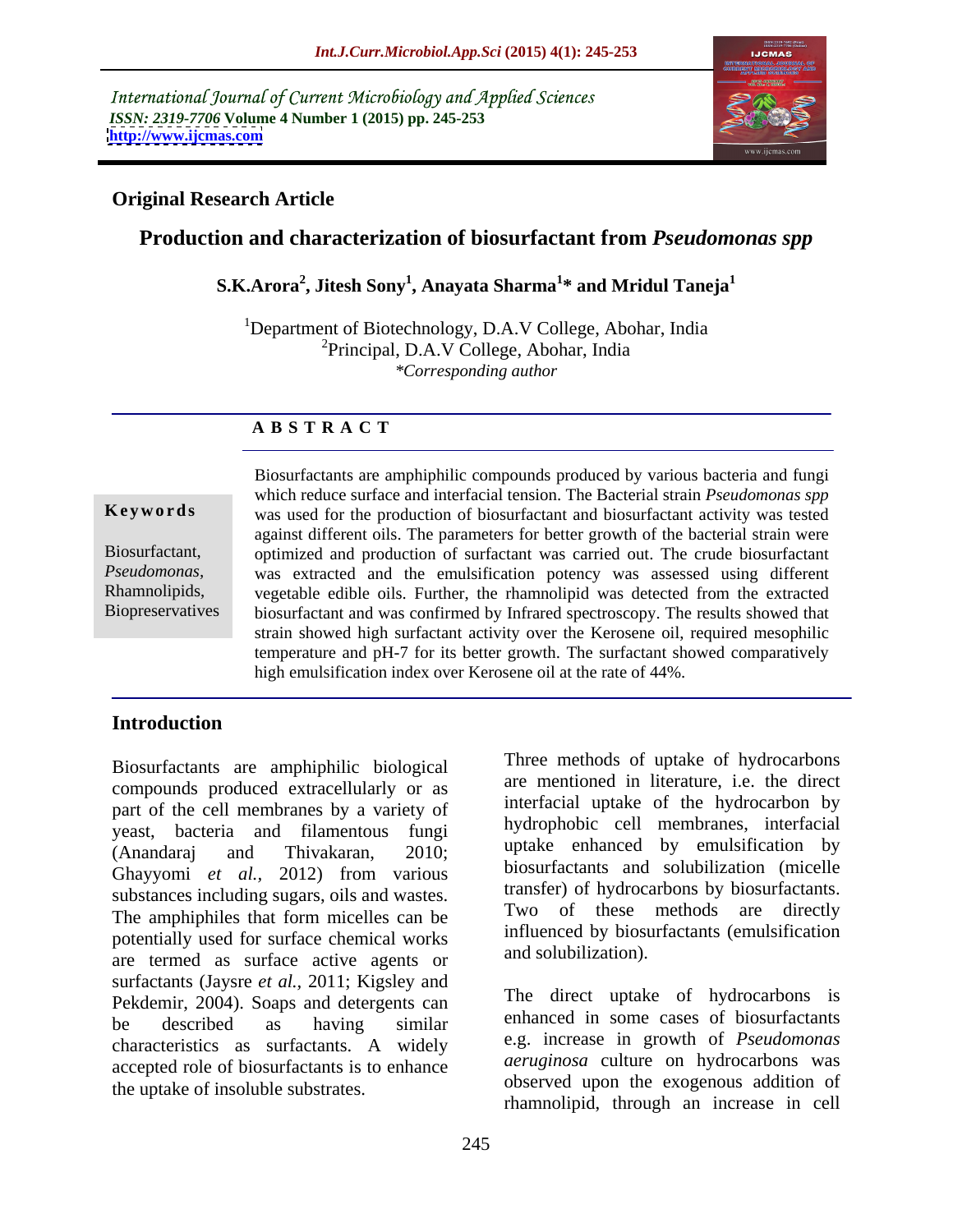membrane hydrophobicity. The increased hydrophobicity has been attributed to the maintained. After incubation loss of lipopolysaccharide from the cell morphologically different colonies were membrane, which is influenced by the rhamnolipid concentration (Priya and Usharani, 2009). Addition of rhamnolipid in **Screening of biosurfactant producing** the medium of biosurfactant-negative organism mutants of *Pseudomonas aeruginosa KY- 4025* and *Pseudomonas aeruginosa* PG-201 The potential biosurfactant producer was restored their growth on n-paraffin and screened by oil spreading technique. Based hexadecane, respectively, which otherwise on the surface tension reducing capacity of showed poor growth on these hydrocarbons *Pseudomonas aeruginosa* on oils were used

*Pseudomonas aeruginosa* strains have different degrees of hydrophobicity of their cell membranes, and thus some are naturally superior in degrading hydrocarbons through direct uptake e.g. *Pseudomonas aeruginosa* Petriplates. 1ml of vegetable cooking oil ATCC 27853 and ATCC 15442 have been was added to the center of the plates found to have naturally hydrophobic containing distilled water. Now add 20µl of membranes. Another important role of biosurfactants is their role as antagonistic molecules against other organisms in the producing organism can displace the oil and environment. Rhamnolipids, for example, have considerable antimicrobial activity. In the current study, Production and extraction compared with the control using of biosurfactant was carried out using *Pseudomonas spp.*, the parameter optimization for the better growth of the **Characterization biosurfactant producing** strain was carried out. The extraction and organism emulsification potency of the surfactant was performed in order to use as bioemulsifier in

5 gram of the oil spilled soil sample and uncontaminated soil sample were inoculated in the 50ml nutrient broth and inoculated at 25 C for 72 hours. After incubation this medium was serially diluted from  $10^{-1}$  and  $-1$  and to  $10^{-6}$ , 1ml was transferred to sterile plates containing Nutrient agar media. The plates were then inverted and incubated at 25<sup>°</sup>C.

for 48hrs. Control and replica plates were maintained. After incubation selected for the further analysis.

# **organism**

as compared to the parent strains. to screen the bio surfactants and it was calculated by using oil spreading technique.

## **Oil spreading technique**

30ml of distilled water was taken in the the supernatant of the cultures isolated from soil to the center. The biosurfactant spread in water. The diameters of the clear zone on the surface were measured and compared with the control using uninoculated medium.

# **organism**

food. organism was then characterized by using **Materials and Methods** endospore staining, motility test, indole test, screened biosurfactant producing different tests. They are Gram staining, methyl red - Voges Proskauer test, citrate test, indole test, starch hydrolysis, catalase test.

## **Extraction of biosurfactants**

and  $10^{-6}$  in sterile water. From the dilutions  $10^{-1}$  The culture was inoculated in 50ml of -1 The culture was inoculated in 50ml of -6 , 1ml was transferred to sterile plates nutrient broth with 1ml of petrol. The culture was incubated at  $25^{\circ}$ C for 7 days with shaking condition. After incubation the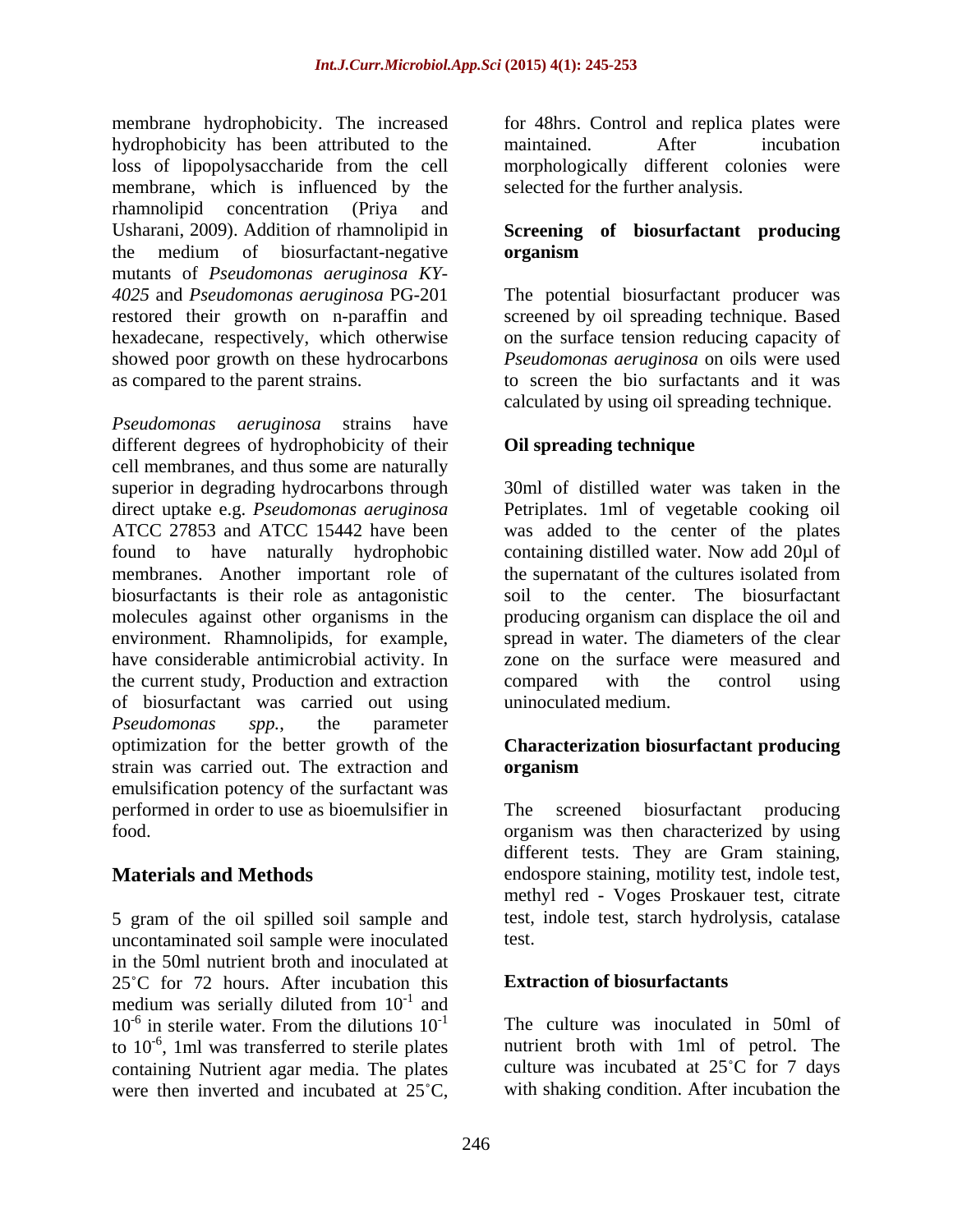pH of the supernatant was adjusted to 2, *Pseudomonas aeruginosa* on the chloroform: methanol (2:1). This mixture was shaken well for mixing and left overnight for evaporation. White colored E 24 = (height of the emulsified layer/ total sediments were obtained as a result i.e., the Biosurfactant".

## **Dry weight of biosurfactant**

Sterile Petriplate was taken and the weight of the plate was measured. Now the variable at a time, keeping the other factors sediment was poured on the plates. They fixed at a specific set of conditions. Two were placed on the hot air oven for drying at factors were chosen aiming to obtain higher 100 C for 30 minutes. After drying the productivity of the biosurfactant: carbon plates were weighted. The dry weight of the source (C) & nitrogen source (N). The biosurfactants was calculated by the following formula: Sucrose at a concentration of 20g/l. For

## **Characterization of biosurfactants**

Preliminary characterization of the **chloride on biosurfactant production** biosurfactant was done by thin layer chromatography method. Silica gel plates Effect of pH and temperature on production were prepared by mixing gel and then of biosurfactant was studied by adjusting the pouring it on to glass plates. A spot of crude pH to 6, 7, 8 & 10 and temperature of the biosurfactant was placed on silica plate. The basal medium to  $4^{\circ}C$ ,  $37^{\circ}C$ , and Room biosurfactant was separated on the plate temperature which was 31 °C. Effect of NaCl using chloroform: methanol: water on biosurfactant production was studied by (90:10:0.5). Ninhydrin reagent was sprayed varying the concentration of NaCl (w/v) to detect lipopeptide biosurfactant as red spots. Anthrone reagent was sprayed to 4%, 6%, 8% and 10%. Biosurfactant activity detect glycolipid, biosurfactant as yellow was expressed as percentage relative spots. activity.

The emulsification capacity was determined **Isolation and screening of biosurfactant** by adding 2ml of oil to the same amount of **producing organism** cell-free culture broth, mixed for 2 min on a vortex mixer and allowed to stand for 24hrs. In the pour plates from the serial dilution

bacterial cells were removed by E24 index is defined as percentage of the centrifugation at 5000rpm,  $4^{\circ}$ C for 20 height of emulsified layer divided by the minutes. The supernatant was taken and the height of liquid column. The ability of using  $1M H_2SO_4$ . Now add equal volume of emulsification index on hydrocarbon was *Pseudomonas aeruginosa* on the emulsification index on hydrocarbon was calculated by standard method:

height of the hydrocarbon)\*100

## **Medium optimization**

Dry weight of biosurfactant = (Weight of the sources for the production of biosurfactants, plate after drying weight of empty plate) yeast extract and urea were employed at a The medium optimization was conducted in a series of experiments changing one carbon sources were used as Glucose and evaluation of the most appropriate nitrogen concentration of 10g/l.

## **Effect of pH, temperature & sodium**

basal medium to  $4^{\circ}$ C,  $37^{\circ}$ C, and Room added to the basal medium to the values of activity.

### **Emulsification activity Results and Discussion**

# **producing organism**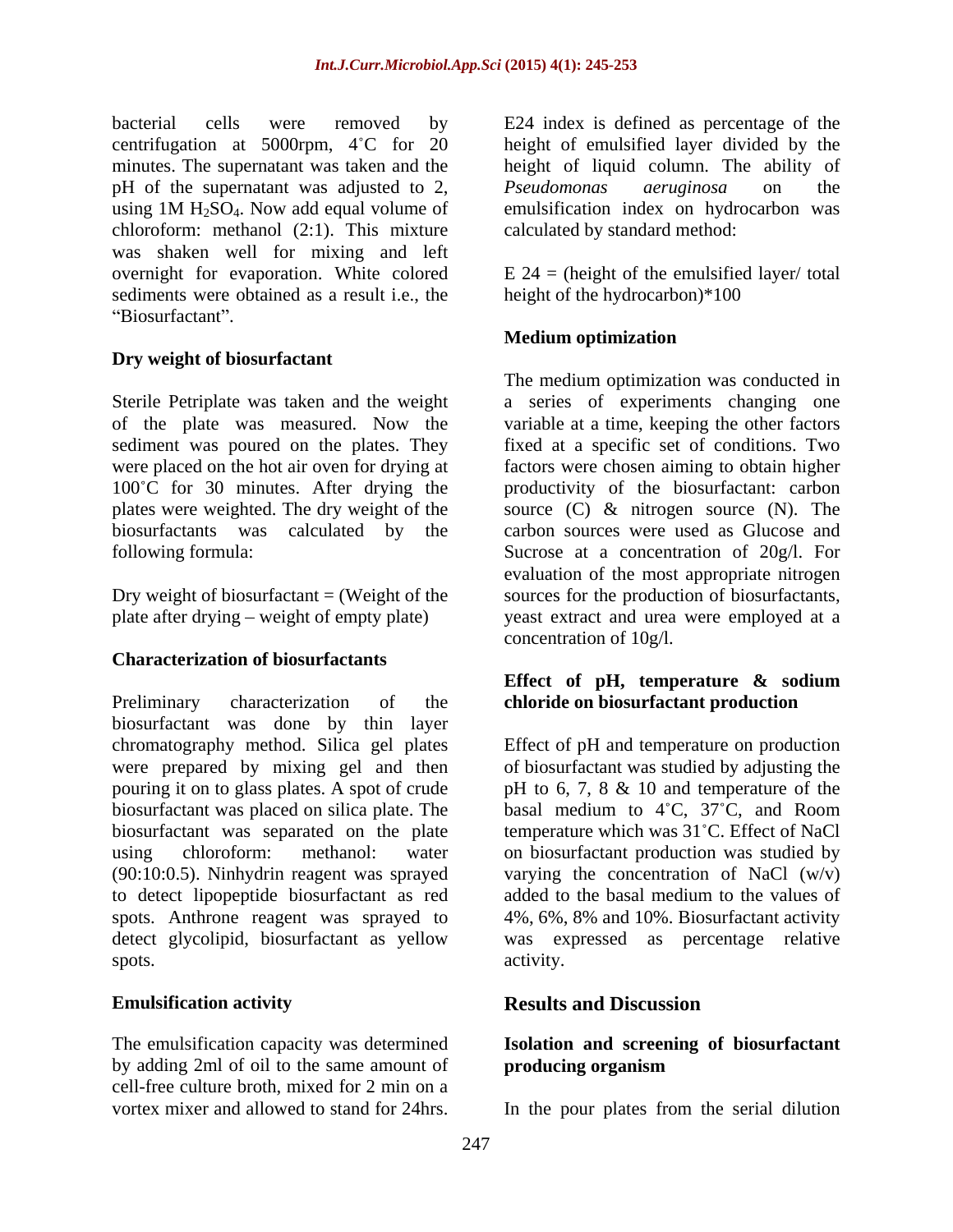morphologically and were purified and

## **Screening of biosurfactant producing organism** E 24 – (beight of the emulsified layer/ total

The six colonies were centrifuged and added to the oil containing plates. The Emulsification values of the biosurfactant biosurfactant producing organism can only were measured and estimated (Table 3 and able to displace the oil. Six colonies were Fig. 1) tested positive and were named as P1, P2, P3, P4, P5 and P6 **Medium optimization** 

# **Physiological and biochemical**

First the organism was identified by **Example 2** and the search of the search of the plucose, sucrose and veast, urea different physical and biochemical tests. The results of it's were tabulated (Table 1). Comparing the results with Bergey's Manual, it showed that the isolated and

# **Extraction of biosurfactants and**

The culture inoculated in mineral salt medium with oil was centrifuged and the supernatant was taken mixed with  $\frac{12}{10}$  examples the state of  $\frac{1}{2}$ , Chloroform: Methanol. White sediment was retained while placed in the rotor. The dry weights were measured and estimated

The biosurfactant produced by using TLC potential biosurfactant producer was plates. The sediment obtained was placed in TLC plate and the plates when sprayed with anthrone reagent it showed yellow spots in the plates. This shows the presence of Rhamnolipid biosurfactants in the organism

E24 index is defined as percentage of the

tubes the colonies were enumerated. Six height of emulsified layer divided by the different types of colonies were identified height of liquid column. The ability of stored at 4<sup>°</sup>C for further analysis hydrocarbon was calculated by standard cultures on the emulsification index on method: where  $\mathcal{L}$  is a set of  $\mathcal{L}$  is a set of  $\mathcal{L}$  is a set of  $\mathcal{L}$  is a set of  $\mathcal{L}$  is a set of  $\mathcal{L}$  is a set of  $\mathcal{L}$  is a set of  $\mathcal{L}$  is a set of  $\mathcal{L}$  is a set of  $\mathcal{L}$  is a set o

> $E$  24 = (height of the emulsified layer/ total height of the hydrocarbon)\*100

Fig. 1)

## **Medium optimization**

**characterization** inoculated in medium containing different screened organism were of *Pseudomonas sp*,<br>medium and provided maximum The biosurfactant producing organisms were carbon sources and nitrogen sources such as glucose, sucrose and yeast, urea respectively. The growth of the culture was measured by checking their E24 Index. The results were tabulated (Table 4). The cultures P1 and P6 worked well in optimized medium and provided maximum biosurfactant production.

### **calculation of their dry weight Effect of temperature, pH & sodium chloride on biosurfactant production**

(Table 2). checking their E24 Index. The results were **Characterization of biosurfactants** biosurfactant producing organisms were **Emulsification activity**<br>surface tension reducing capacity on oil by As a part of stability studies effect of pH, temperature & sodium chloride at various levels was studied on the biosurfactant production by cultures of interest. The growth of the culture was measured by tabulated (Table 5 to 7 and Fig. 2). The found to be *Pseudomonas* spices. The potential biosurfactant producer was screened by oil spreading technique. Based on the surface tension reducing capacity of *Pseudomonas aeruginosa* on oils were used to screen the bio surfactants and it was calculated by using oil spreading technique. The cultures P4 and P6 showed maximum displacing oil by 5mm.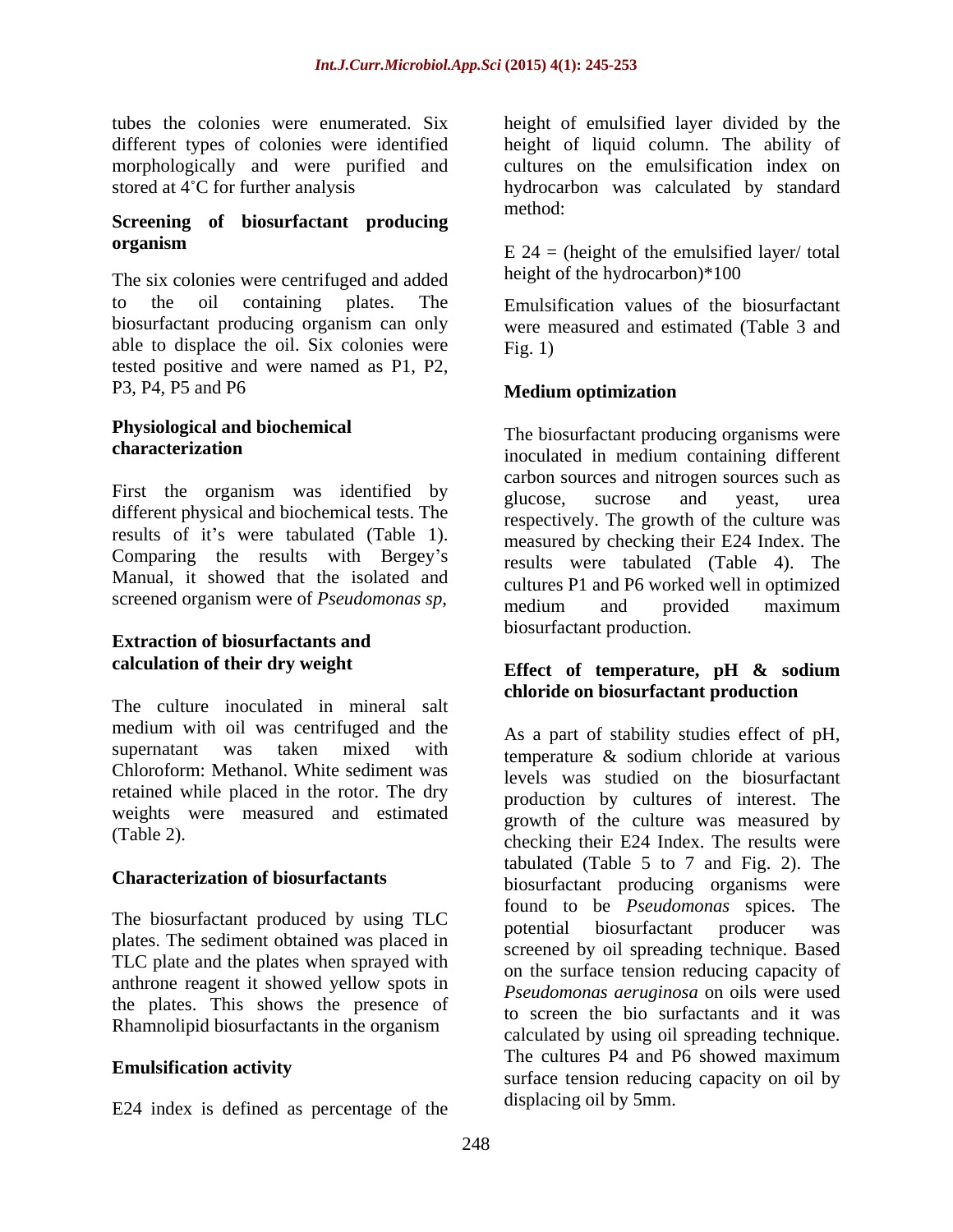|                             | P1         | $D^{\prime}$<br>$\sqrt{2}$ | P <sub>3</sub> | <b>P4</b>  | P5         | <b>P6</b>  |
|-----------------------------|------------|----------------------------|----------------|------------|------------|------------|
| Gram staining               | $-$ ,rods  | $-$ rods                   | $-r$ ods       | -,rods     | $-$ , rods | $-$ , rods |
| Endospore staining          |            |                            |                |            |            |            |
| Catalase activity           |            |                            |                |            |            |            |
| Indole production           |            |                            |                |            |            |            |
| Citrate                     |            |                            | - -            |            |            |            |
| <b>MR</b>                   | $\sim$ $-$ |                            |                | $\sim$ $-$ |            | $\sim$     |
| <b>VP</b>                   |            |                            |                |            |            |            |
| Motility                    |            |                            |                |            |            |            |
| Starch                      | $\sim$     | $\sim$ $\sim$              | $\sim$         | $\sim$     |            | $\sim$     |
| Glucose Fermentation        |            |                            |                |            |            |            |
| Fructose                    |            |                            |                | $\sim$     |            |            |
| Fermentation                |            |                            |                |            |            |            |
| <b>Sucrose Fermentation</b> |            |                            |                |            |            |            |
| Mannitol                    |            |                            | $^{+}$         | $+$        |            |            |
| Fermentation                |            |                            |                |            |            |            |
| <b>Lactose Fermentation</b> |            |                            |                |            |            |            |

### **Table.1** Characterization results

- Means negative results and + Means positive results

## **Table.2** Dry weight of biosurfactant

|                |              | AFTER DRYING OF         | DRY WEIGHT OF        |
|----------------|--------------|-------------------------|----------------------|
| <b>CULTURE</b> | PLATE WEIGHT | <b>BIOSURFACTANT IN</b> | <b>BIOSURFACTANT</b> |
|                |              | THE PLATE               |                      |
|                |              |                         |                      |
|                | 5.71         |                         | .328                 |
|                | 6.715        | 7.112                   | 0.397                |
|                | 571'         | 1 X                     | 0.467                |
|                | 6.715        |                         | 0.368                |
|                | 5715         | $\bigcap$               | 0.576                |
| DZ.            | 6.715        |                         | 0.436                |

**Table.3** Emulsification activity of various Biosurfactant; Where T.L refers to Total height of liquid column and B.L refers to Height of bubble column or the Emulsified Layer in centimetres exercises and the set of the set of the set of the set of the set of the set of the set of the set of the set of the set of the set of the set of the set of the set of the set of the set of the set of the set o

| <b>CULTURE</b> | <b>KEROSENE OIL</b> | <b>MUSTARD OIL</b><br>1.10011111 |              |      | E24 INDEX           |
|----------------|---------------------|----------------------------------|--------------|------|---------------------|
|                | (K)                 |                                  | $\mathbf{M}$ |      | (0)                 |
|                |                     |                                  | -RI<br>ப.ட   |      |                     |
| $\mathbf{D1}$  |                     |                                  | 0.1          |      | 8.3                 |
|                |                     |                                  |              |      | $\sim$ $ -$<br>15.3 |
|                |                     | - 1.0                            | 0.1          |      | 100                 |
|                |                     |                                  | V.L          | -44  | 100                 |
|                |                     |                                  | -0.1         | 21.4 |                     |
|                |                     |                                  |              |      | 100                 |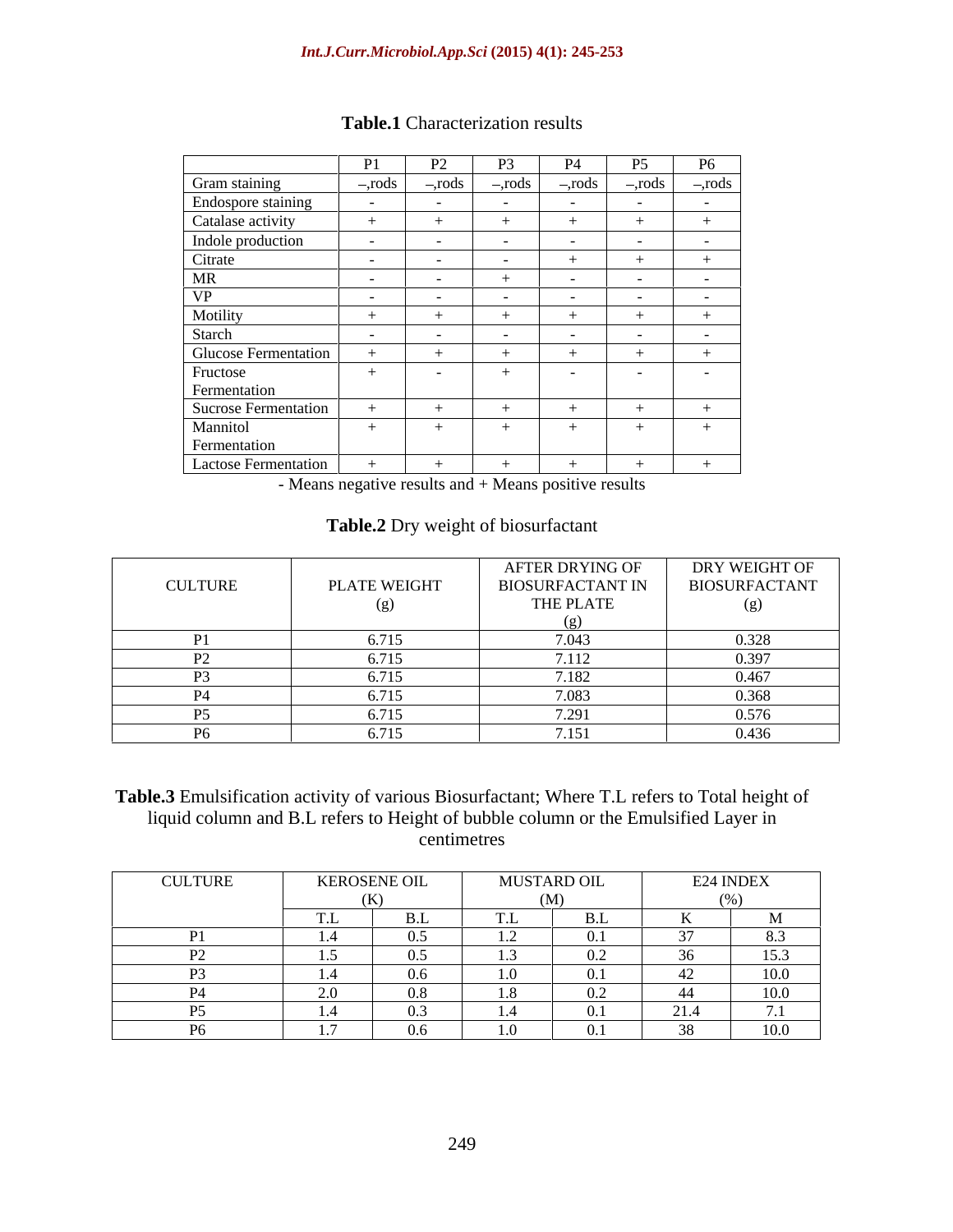|                | <b>CARBON SOURCES</b>                            |                |                               | NITROGEN       |                                      |                                 |               | E24 INDEX                                                                                        |
|----------------|--------------------------------------------------|----------------|-------------------------------|----------------|--------------------------------------|---------------------------------|---------------|--------------------------------------------------------------------------------------------------|
| <b>CULTURE</b> |                                                  |                |                               | <b>SOURCES</b> |                                      |                                 |               |                                                                                                  |
|                | <b>GLUCOSE</b>                                   | <b>SUCROSE</b> |                               | YEAST          | <b>UREA</b>                          |                                 |               |                                                                                                  |
|                |                                                  |                |                               |                |                                      |                                 |               |                                                                                                  |
|                | ப.ப                                              | T <sub>1</sub> | B.L                           | TL<br>B.L      | T<br>  B.I<br>1.L                    |                                 |               |                                                                                                  |
| D <sub>1</sub> |                                                  |                |                               |                | 1.6                                  | $\begin{array}{ c c }$ 0.5 66.6 | 75.0 60.0     | 313                                                                                              |
| $D^{\prime}$   |                                                  |                |                               | 1.5<br>1.0     | 1.5                                  |                                 |               | $\begin{array}{ c c c c c c c c c } \hline 0.2 & 31.25 & 6.6 & 66.6 & 13.3 \ \hline \end{array}$ |
| D <sub>3</sub> | ∪.-<br>1.U                                       |                | U.J<br>1.0                    | 0.2            | $\mid$ 0.0<br>1.6                    | 25.0                            | 20.0          | ⊥∠.J                                                                                             |
| <b>P4</b>      | $\mathcal{L}$ . $\mathbf{U}$<br>$\mathbf{v}$ . 1 | 1.Z            | $\mathbf{1} \cdot \mathbf{1}$ |                | 0.0<br>1.Z                           | 5.0                             |               |                                                                                                  |
| D5             | V.U                                              | . . J          | U.Z<br>$\cdot$                |                | 0.1<br>$1 \cdot 7$                   | 0.0 <sub>1</sub>                | $13.3 + 20.0$ | 0.6                                                                                              |
| D6             |                                                  |                |                               |                | 1.0<br>$\mathbf{L} \cdot \mathbf{L}$ | 66.6                            |               | $66.6$ 50.0 66.6                                                                                 |

**Table.4** The growth of biosurfactant producing organisms on different carbon sources

**Table.5** E24 Index values of various biosurfactant producing cultures grown on three temperature scales

|                            |                                                                             |                      | <b>TEMPERATURE</b> |                                                                        |               | E24 INDEX               |                |
|----------------------------|-----------------------------------------------------------------------------|----------------------|--------------------|------------------------------------------------------------------------|---------------|-------------------------|----------------|
| <b>CULTURES</b>            |                                                                             |                      | ROOM               |                                                                        |               |                         |                |
|                            | $4^{\circ}$ C                                                               |                      | TEMPERATURE        | $37^{\circ}$ C                                                         |               |                         |                |
|                            |                                                                             |                      | (R.T)              |                                                                        | $4^{\circ}$ C | R.T                     | $37^{\circ}$ C |
|                            | B.L<br>T<br>1.L                                                             | T.L                  | B.L                | $T$ T<br>B.L<br>1.L                                                    |               |                         |                |
| P <sub>1</sub>             | $\sim$ $\sim$<br>V.V<br>$\overline{\phantom{a}}$ . $\overline{\phantom{a}}$ | 2.0                  | 0.1                | $\sim$ 1<br>0.1<br>$\sim$ . 1                                          | $0.0\,$       | 50<br>$\cup$ . $\cup$   | $\overline{A}$ |
| D <sub>2</sub><br>$\perp$  | $\mathcal{L}$ . 1<br>v.v                                                    | 2.0                  | $0.2\,$            | $\Omega$<br>0.3<br>$\overline{\phantom{a}}$ . $\overline{\phantom{a}}$ | $0.0\,$       | 10.0                    | 13.6           |
| P <sub>3</sub>             | V.V<br>$\mathcal{L}$ . $\mathsf{U}$                                         | 2.0<br>$\sim$ $\sim$ | 0.1                | $\sim$ 1<br>0.1<br>$\mathcal{L}$ . 1                                   | $0.0\,$       | 50<br>J.V               | $\overline{a}$ |
| <b>P4</b>                  | $\overline{\phantom{a}}\,$<br>v.v                                           | 2.0                  | 0.1                | $\sim$ $\sim$<br>$\overline{\phantom{a}}$<br>.                         | 0.0           | $\cup \cdot \cup$       |                |
| $\overline{p}$<br><b>L</b> | $\angle$ .<br>v.v                                                           | 1.8                  | 0.1                | $\Omega$<br>0.3<br>$\angle$ . $\angle$                                 | $0.0\,$       | 55<br>$\cup \cdot \cup$ | 13.6           |
| <b>P6</b>                  | v.v<br>$\sim$ $\sim$                                                        | 2.0                  | 0.5                | 0.9<br>-2.0                                                            | $0.0\,$       | 25.0                    | 40.9           |

Where T.L refers to Total height of liquid column and B.L refers to Height of bubble column or the Emulsified Layer in centimetres

## **Table.6** E24 Index values of various biosurfactant producing cultures grown on four different pH scales

|                |  |  | pH SCALE                 |    |                |                     |      |               | E24 INDEX     |
|----------------|--|--|--------------------------|----|----------------|---------------------|------|---------------|---------------|
| <b>CULTURE</b> |  |  |                          |    |                |                     |      |               |               |
|                |  |  |                          |    |                |                     |      |               |               |
|                |  |  | 1.L                      |    | T.L            | $\mathbf{D}$ T      |      |               | $\mathbf{10}$ |
|                |  |  |                          |    |                |                     |      |               |               |
|                |  |  |                          |    |                |                     |      |               |               |
|                |  |  |                          |    |                |                     |      |               | റാറ           |
|                |  |  |                          |    |                |                     |      |               |               |
| DE.            |  |  |                          | 07 | $\sim$ 1       | $\bigcap$ $\subset$ | 150  | $\sim$ $\sim$ | $\bigcap$     |
|                |  |  | $\overline{\phantom{a}}$ |    | $\overline{ }$ | ,                   | LL.L | JJ.           |               |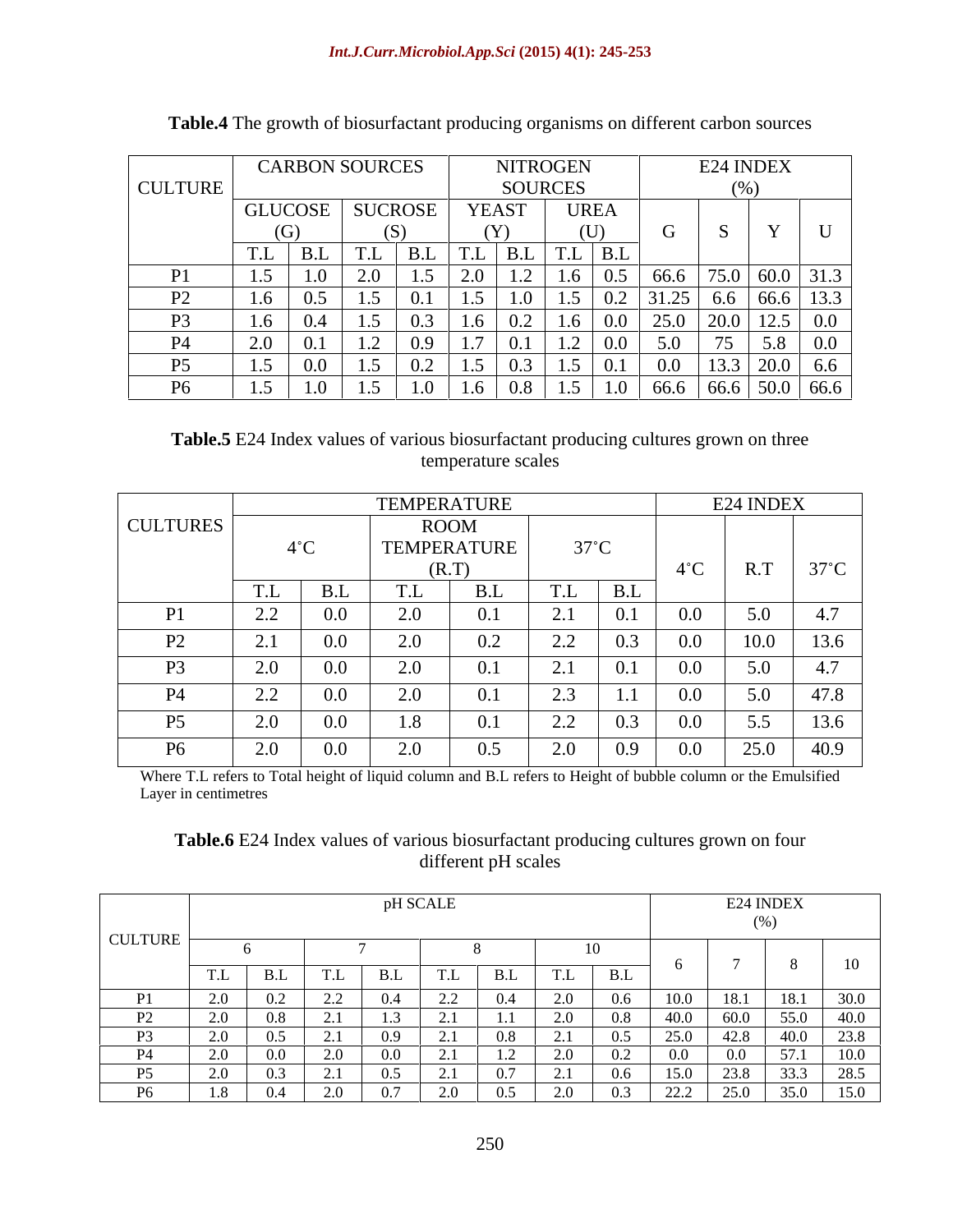|                                                   |        |     |         |                           |               |                                  |               |               |      |                | E24 INDEX |              |
|---------------------------------------------------|--------|-----|---------|---------------------------|---------------|----------------------------------|---------------|---------------|------|----------------|-----------|--------------|
|                                                   |        |     |         |                           |               | CONCENTRATION OF SODIUM CHLORIDE |               |               |      |                |           |              |
|                                                   |        |     |         |                           |               |                                  |               |               |      |                |           |              |
| <b>CULTU</b>                                      |        |     |         |                           |               |                                  |               |               |      |                |           | $\mathbf{r}$ |
| RE                                                | T<br>. | ப.ப | T.L     | $\mathbf{D}$ $\mathbf{I}$ | T<br>1.L      | ـر.                              | T.L           | B.L           |      |                |           |              |
|                                                   |        |     |         |                           |               | V.V                              |               |               |      |                |           |              |
| $\mathbf{D}$<br>and the control of the control of |        |     |         |                           |               | $\sim$ $\sim$                    | $\Omega$      | $\sim$ $\sim$ | 55 5 |                |           |              |
|                                                   |        |     | $\pm$ . |                           |               | U.U                              | 1.3           |               | 15.5 |                |           |              |
| $\mathbf{D}$<br>F4                                |        |     |         |                           |               | $\sim$                           | $\sim$ $\sim$ |               | 50 I |                |           |              |
|                                                   |        |     |         |                           |               | v.v                              |               |               |      |                |           |              |
| $\mathbf{R}$                                      |        |     | 1.8     | $\sim$ $\lambda$          | $\sim$ $\sim$ | $\Omega$<br>U.Z                  | 1.4           | $\bigcap$ 1   | 25.0 | $\sim$<br>22.0 | 10.0      | $\sqrt{7}$ 1 |

**Table.7** E24 Index values of various biosurfactant producing cultures grown on four different pH scales

**Figure.1** Emulsification activity of Biosurfactant obtained from culture P5 and P6. From top Left to Right: Emulsification activity of Biosurfactant obtained from culture P5 with Kerosene oil and with mustard oil. From bottom Left to Right: Emulsification activity of Biosurfactant obtained from culture P6 with Kerosene oil and with Mustard oil



**Figure.2** Results of Emulsification Activity of culture P4 grown on three temperature scales  $(4^{\circ}C,$  room temperature and  $37^{\circ}C)$ 

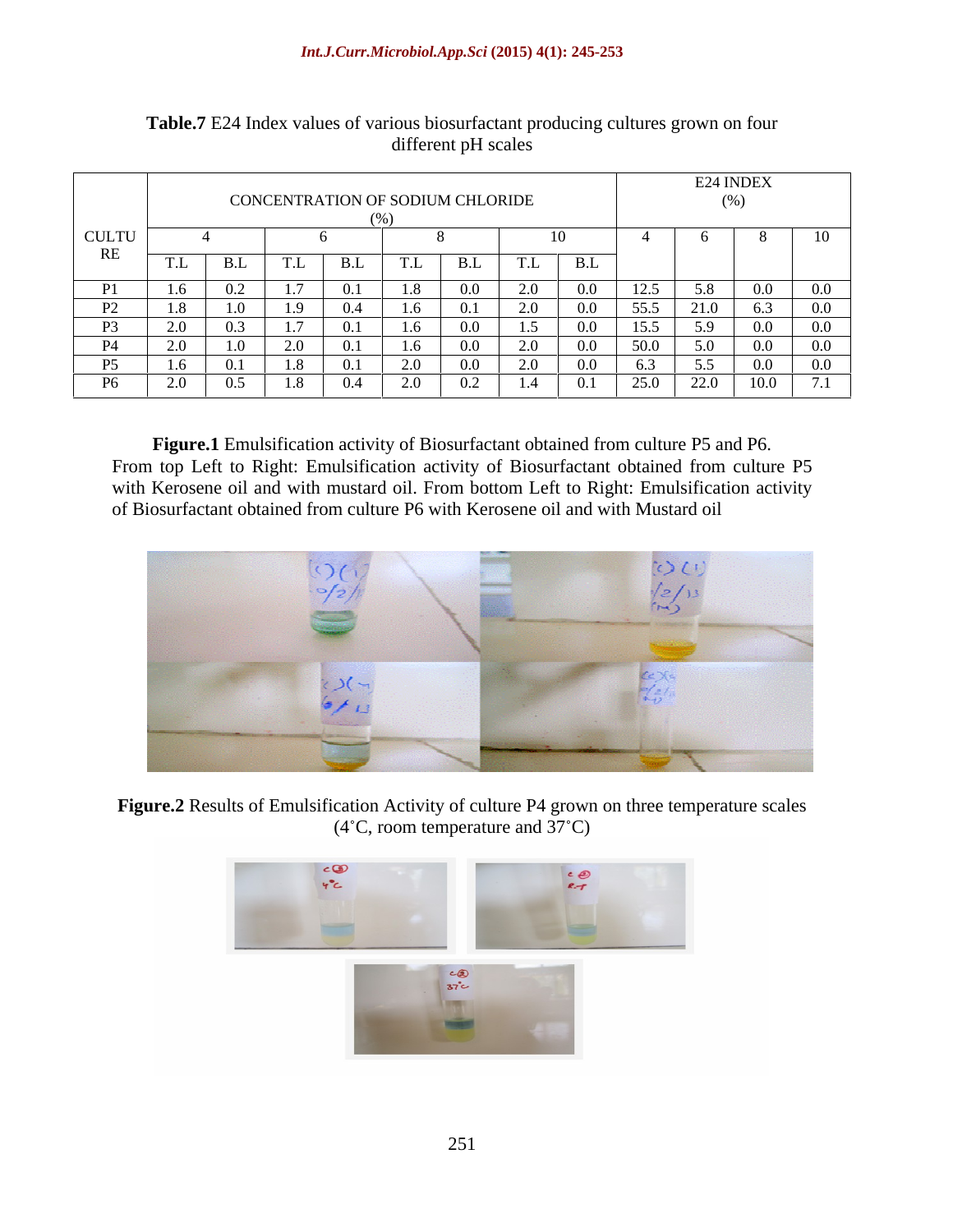The *Pseudomonas sp*, inoculated in medium). All the cultures show significant mineral salt medium with oil produced emulsification activity at temperature scale biosurfactants. It was extracted by of 37 C and room temperature. Therefore, centrifugation and sedimentation. The dry it can be concluded that biosurfactants weight of the biosurfactant produced from maintain their surface properties which is culture P5 had maximum dry weight of unaffected in different range of  $0.576$  grams/ml. temperatures (30 $^{\circ}$ C and above).

i.e., a glycolipid while sprayed ninhydrine from this pH scales. The effect of sodium reagent on the TLC plate. The E24 index chloride addition on biosurfactant which is the measure of emulsification by produced from various cultures was

The medium optimization was conducted

The carbon sources were used as Glucose and Sucrose at a concentration of 20g/l. For evaluation of the most appropriate nitrogen sources for the production of **References** biosurfactants, yeast extract and urea were employed at a concentration of 10g/l. The cultures P1 and P6 show maximum  $\frac{\text{Allallual}}{\text{All}}$ , D., IIIIvakatal, F. 2010. biosurfactant production in all optimized<br>medium. The growth was calculated in the biosurfactant producing organism medium. The growth was calculated in<br>to the product of the endicatellity of the media of the ending of the ending of the state of the state of the state of the state of the state of the state of the state of the state of t terms of E24 index. The applicability of from on spined son.<br> *Technol.*, 1(3): 120–126. biosurfactants in several fields depends on their stability at different temperatures and men suisincy at american emperatures and Hwan, Oh. 2012. Biosurfactant

scales of pH and temperatures. The effect of salinity was checked by subjecting cultures to various concentration of Sodium Chloride (dissolved in culture

maintain their surface properties which is unaffected in different range of temperatures (30 $^{\circ}$ C and above).

The biosurfactants extracted was The surface activity of the biosurfactant characterized by using TLC. The remained relatively stable at pH 7 & 8. components were obtained as rhamnolipid The surface activity decreases at deviation activity was calculated by standard method studied. Maximum activity was observed by using kerosene oil and mustard oil. The at 4% NaCl concentration. Little changes culture P4&culture P3 shows maximum activity with kerosene oil (44%) and of NaCl up to 8% (w/v). Significant (42%). retardation in activity was observed with from this pH scales. The effect of sodium chloride addition on biosurfactant produced from various cultures was were observed in increase in concentration further increase in concentration of NaCl.

in a series of experiments changing one From the stability studies it can be variable at a time, keeping the other concluded that biosurfactants produced factors fixed at a specific set of conditions. from the cultures under consideration have Two factors were chosen aiming to obtain stability at alkaline pH and high salinity; higher productivity of the biosurfactant: such biosurfactants may be useful for carbon source (C) & nitrogen source (N). bioremediation of spills in marine environment because of their stability in alkaline condition and in the presence of salt.

## **References**

- Anandaraj, B., Thivakaran, P. 2010. Isolation and production of biosurfactant producing organism from oil spilled soil. *J. Biosci. Technol.,* 1(3): 120–126.
- The cultures were subjected to various from petroleum contaminated soil of Ghayyomi, J.M., Forghani, F., Deog production by *Bacillus* sp. Isolated from petroleum contaminated soil of Sirri Island. Ame. J. Appl. Sci., 9(1).
	- Jaysre, R.C., Basu, S., Singh, P., Ghosal, T., Patra, P., Keerthi, Y., Rajendran 2011. Isolation of biosurfactant